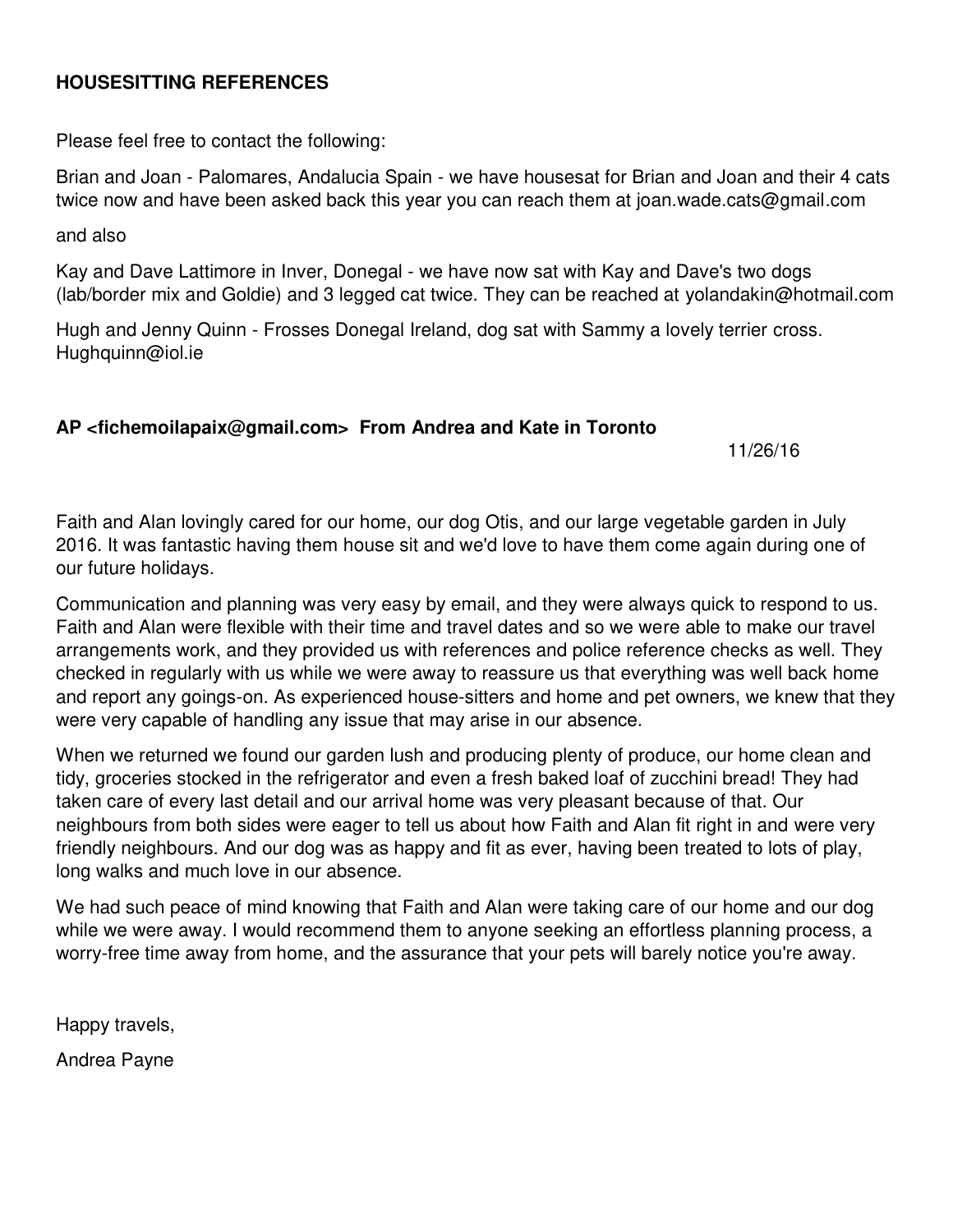- My husband and I had the pleasure of meeting Faith and her husband Alan when they came to our rescue to take over a housesit in Mexico in which my husband and I had to leave unexpectedly due to a family emergency. Faith was quick to respond to emails and her and Alan were very sympathetic to our situation - they were flexible in their schedule in order to come to the property for an orientation at a time that suited us, and they showed up promptly, which we appreciated. In the hour or so that we spent together, it was obvious that Faith and Alan are a great couple who love animals and take the responsibilities of housesitting seriously. I would not hesitant to recommend their services to homeowners who are looking for a dependable, friendly, respectful couple to care for their home and pets.
- o Organised ★★★★★
- o Reliable ★★★★★
- o Pet Care ★★★★★

Received March 4, 2016 Tania LaCaria tanialacaria@gmail.com

• House / Pet sitting Reference

Faith and Alan have been pet and house sitters for me for over 15 years. They have maintained and managed my house in Antigua and in Canada. You could not find a more caring and trustworthy couple. They are fantastic people to have around in case of emergency and can be relied upon to care for your animals as if they were their own. They are handy and Alan is great to have around in case of a need for plumbing, wiring and gardening. I would highly recommend these two for your housesit.

- o Organised ★★★★★
- o Reliable ★★★★★
- o Self Sufficient ★★★★★
- o Tidy ★★★★★
- o Pet Care ★★★★★

Received | Mar 3, 2016 Jean Campbell (unfortunately Jean has now passed)

## House / Pet sitting Reference

I had Faith and Alan house sit for me and my cat, Tallulah. They were great, as Tallulah needed a lot of attention and affection. It was clear that they both have had extensive experience with pets, and were respectful of the dietary restrictions that Tallulah had, as she was on a strict schedule requiring specific food and portions.

- o Organised ★★★★★
- o Reliable ★★★★★
- o Self Sufficient ★★★★★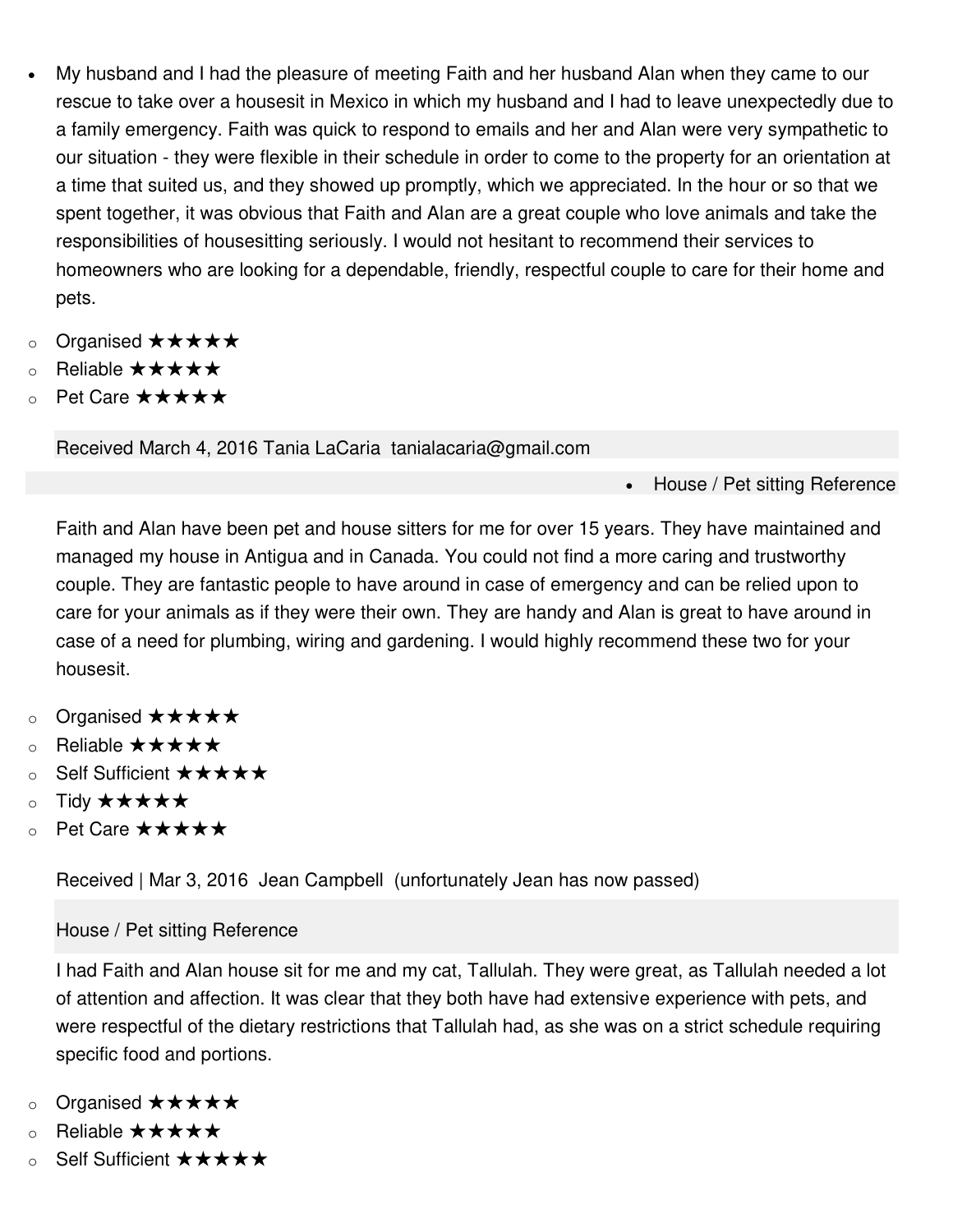- o Tidy ★★★★★
- o Pet Care ★★★★★

Received | Feb 28, 2016 Anita W anitawinters@bell.net

## **Graham Mead**

to me

 $(Q(\omega)\omega)$ --oOOo--(\_)--oOOo--

Faith and Alan,

We arrived home at 9:30 this morning to find everything in wonderful shape. Thank you so much for your care and attention. Apart from everything inside the house the garden has also received a great deal of beneficial attention. I am still wondering where all the leaves and acorns have gone.

Wishing you the best of luck with your travels and, Christmas and the New Year. We would be very happy to have you sit for us in the future.

Thanks again

Graham and |Andrea

**Andrea** 

to me

Faith .... I 'second' everything my husband said in his email about what a great job you two did. I also wanted to thank you for the lovely flowers. What a treat!!! //Andrea

March 5, 2016

To Whom it May Concern

12/16/1 6

12/17/1 6